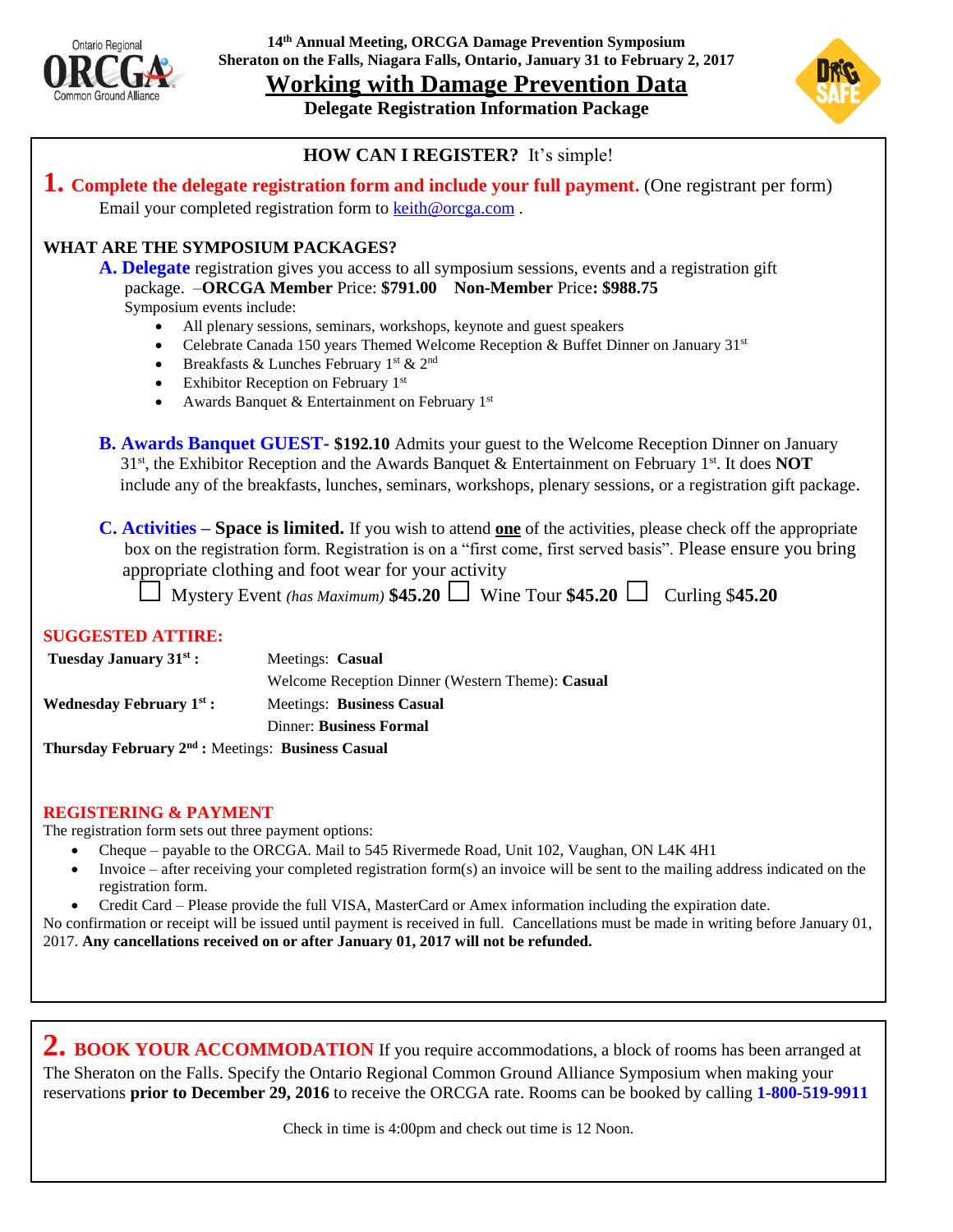

**14 th Annual Meeting, ORCGA Damage Prevention Symposium Sheraton on the Falls, Niagara Falls, Ontario January 31 to February 2, 2017 Working with Damage Prevention Data**



### **DELEGATE REGISTRATION FORM**

**REGISTRATION DEADLINE** : **A MAXIMUM of 300 delegates**.

**Absolutely NO REGISTRATION AT THE DOOR.** If you require accommodations, a block of rooms has been arranged at Sheraton on the Falls, refer to Ontario Regional Common Ground Alliance when making your reservations **prior to December 29, 2016** to receive the ORCGA rate. Rooms can be booked by calling 1-800-519-9911. Name: \_\_\_\_\_\_\_\_\_\_\_\_\_\_\_\_\_\_\_\_\_\_\_\_\_\_\_\_\_\_\_\_\_\_\_\_\_\_\_\_\_\_\_\_\_\_\_\_\_\_\_\_\_\_\_\_\_\_\_\_\_\_\_\_\_\_\_\_\_\_\_\_

Company: \_\_\_\_\_\_\_\_\_\_\_\_\_\_\_\_\_\_\_\_\_\_\_\_\_\_\_\_\_\_\_\_\_\_\_\_\_\_\_\_\_\_\_\_\_\_\_\_\_\_\_\_\_\_\_\_\_\_\_\_\_\_\_\_\_\_\_\_\_

Address:

E-mail: \_\_\_\_\_\_\_\_\_\_\_\_\_\_\_\_\_\_\_\_\_\_\_\_\_\_\_\_\_\_\_\_\_\_\_\_\_\_\_\_\_\_\_\_\_\_\_\_\_\_\_\_\_\_\_\_\_\_\_\_\_\_\_\_\_\_\_\_\_\_\_

 $\text{Telephone} \# : \Box$ 

| <b>Registration Options</b>                                                                                                                                                    | <b>Prices include HST</b>              |                                         |                   |  |
|--------------------------------------------------------------------------------------------------------------------------------------------------------------------------------|----------------------------------------|-----------------------------------------|-------------------|--|
|                                                                                                                                                                                | <b>ORCGA Member</b>                    | <b>Non-Member</b>                       | <b>Amount Due</b> |  |
| <b>Delegate Registration:</b> Includes all symposium<br>events, all meals <i>(including the Awards Banquet)</i> and a<br>registration gift package                             | $700.00 +$<br>91.00(HST)<br>$= 791.00$ | $875.00 +$<br>113.75(HST)<br>$= 988.75$ |                   |  |
| <b>Awards Banquet Guest:</b> Bring a guest to the<br>Welcome Reception on January $31st$ , the Exhibitor<br>Reception & Awards Banquet on February 1st, 2017.<br>Guest's Name: | $170.00 + 22.10$ (HST) = <b>192.10</b> |                                         |                   |  |
| Wine Tour                                                                                                                                                                      | $40.00 + 5.20$ (HST) = $45.20$         |                                         |                   |  |
| Curling                                                                                                                                                                        | $40.00 + 5.20$ (HST) = $45.20$         |                                         |                   |  |
| Mystery Event (has a Maximum)                                                                                                                                                  | $40.00 + 5.20$ (HST) = $45.20$         |                                         |                   |  |
|                                                                                                                                                                                | <sup>\$</sup>                          |                                         |                   |  |

| <b>Payment Options</b>      |  |                                 |             |                     |      |  |  |  |  |  |
|-----------------------------|--|---------------------------------|-------------|---------------------|------|--|--|--|--|--|
| $\Box$ Invoice              |  | $\Box$ Cheque* Payable to ORCGA | $\Box$ Visa | $\Box$ MasterCard   | Amex |  |  |  |  |  |
| Cardholder's name           |  |                                 |             |                     |      |  |  |  |  |  |
| (exactly as shown on card)  |  |                                 |             |                     |      |  |  |  |  |  |
|                             |  |                                 |             |                     |      |  |  |  |  |  |
| Card No.:                   |  |                                 |             |                     |      |  |  |  |  |  |
|                             |  |                                 |             |                     |      |  |  |  |  |  |
| <b>Cardholder Signature</b> |  |                                 |             | <b>Expiry Date:</b> |      |  |  |  |  |  |

**For more information call 1-866-446-4493 or Keith at 647-224-2614. Please email your completed registration form to**  [keith@orcga.com](mailto:keith@orcga.com) **.**

NOTE: Photographs are taken at the ORCGA Damage Prevention Symposium. By registering for this event, you agree to allow the ORCGA to use your image in related publications, promotional materials, Ear to the Ground Magazine and on its websites, Twitter & Facebook pages.

Any cancellations received on or after January 1<sup>st</sup>, 2017 will not be refunded.